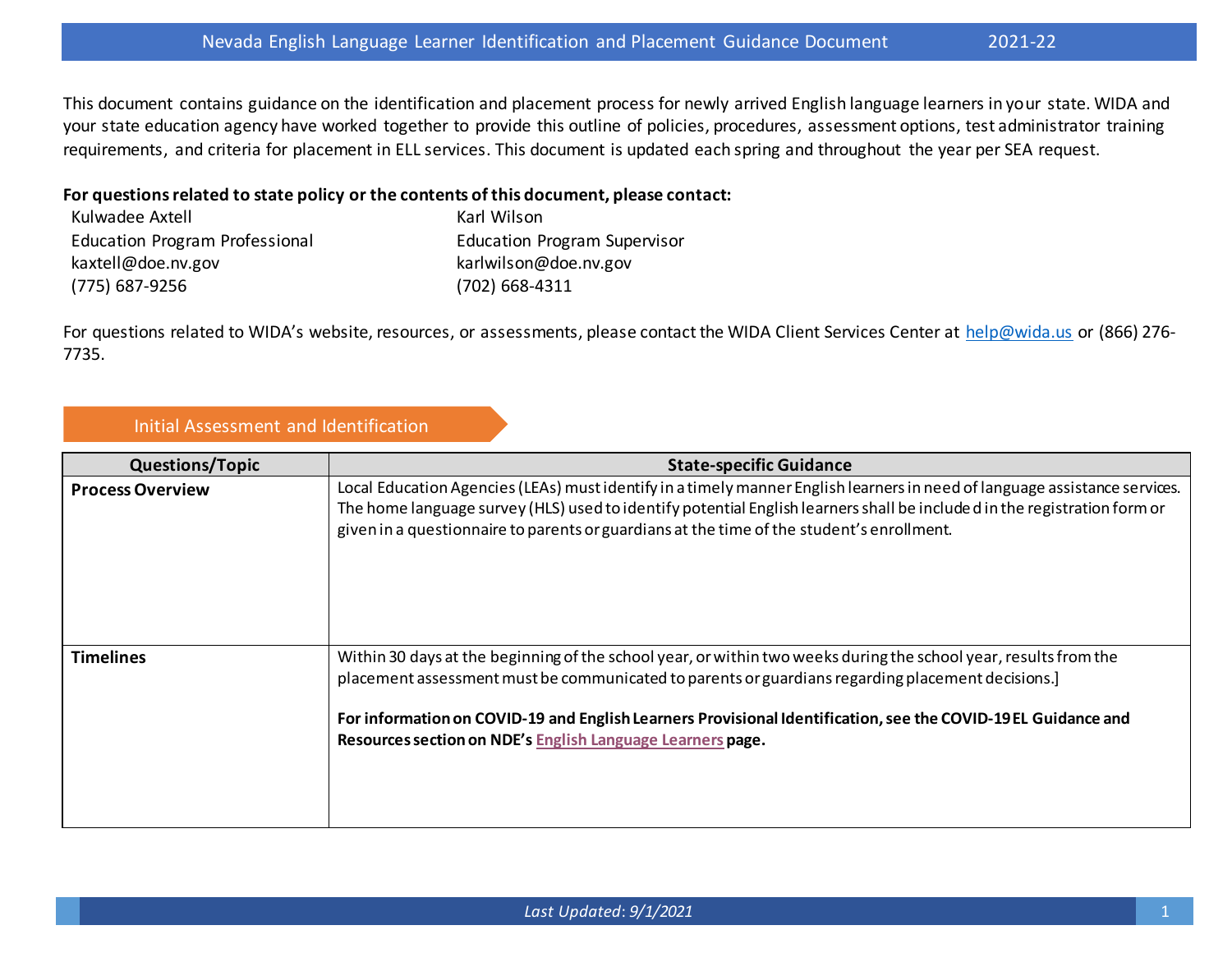| Initial Assessment and Identification |                                                                                                                                                                                                                                                                                                                                                                                                                                                                                                                                                                                                                                 |
|---------------------------------------|---------------------------------------------------------------------------------------------------------------------------------------------------------------------------------------------------------------------------------------------------------------------------------------------------------------------------------------------------------------------------------------------------------------------------------------------------------------------------------------------------------------------------------------------------------------------------------------------------------------------------------|
| <b>Home Language Survey</b>           | In Nevada, the Home Language Survey, at a minimum, must include the questions that meet the requirements in NAC<br>388.620 (Determination of primary language of pupil).<br>1. Each school district shall identify the primary language of each pupil who enrolls in a school within the district for<br>the first time.<br>2. A pupil's primary language shall be deemed to be a language other than English if:<br>a) The pupil first spoke a language other than English;<br>b) The primary language spoken in the home of the pupil is not English; or<br>The language most often spoken by the pupil is not English.<br>C) |
| <b>State Approved Assessments</b>     | Grades K-12:                                                                                                                                                                                                                                                                                                                                                                                                                                                                                                                                                                                                                    |
|                                       | Placement Assessments:<br>K-12 WIDA Screener<br>$\Omega$<br>Kindergarten W-APT (Nevada will sunset W-APT on December 31 <sup>st</sup> , 2021)<br>$\circ$<br>Summative assessments:<br><b>WIDA ACCESS</b><br>$\Omega$<br><b>WIDA ALT ACCESS</b><br>$\circ$<br>Interim/formative assessments<br><b>WIDA MODEL</b><br>$\bigcap$                                                                                                                                                                                                                                                                                                    |
| <b>Paper Based Screener Costs</b>     | LEAs are responsible for purchasing and paying for materials directly through the WIDA store.                                                                                                                                                                                                                                                                                                                                                                                                                                                                                                                                   |
|                                       | For more information, go to the WIDA Store.                                                                                                                                                                                                                                                                                                                                                                                                                                                                                                                                                                                     |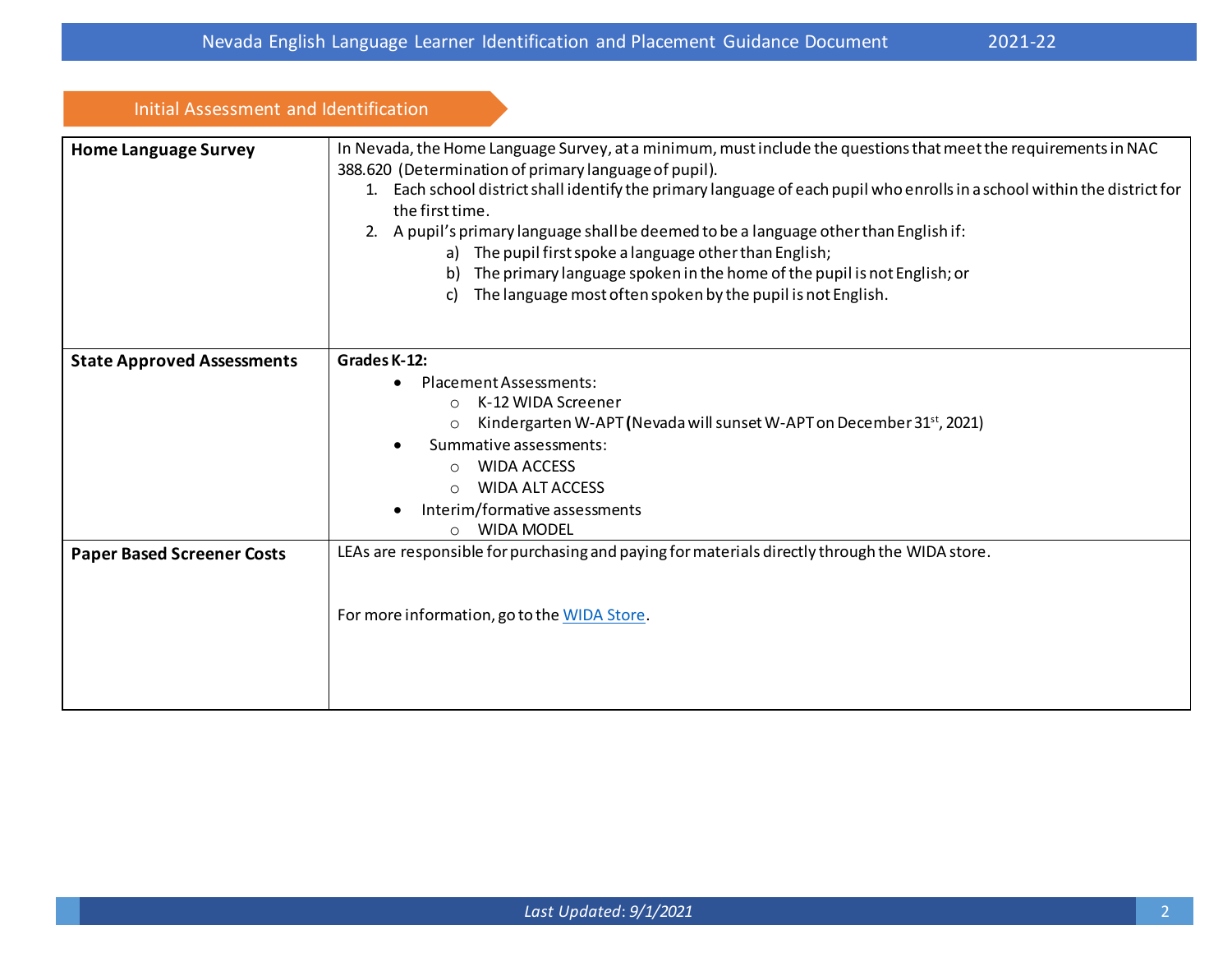Initial Assessment and Identification

| iliitidi Assessilleilt allu luelitiiltatioli |                                                                                                                           |
|----------------------------------------------|---------------------------------------------------------------------------------------------------------------------------|
| <b>Identification/Placement</b>              | <b>Identification Criteria:</b>                                                                                           |
| <b>Criteria</b>                              |                                                                                                                           |
|                                              | WIDA Screener for Kindergarten: 1 <sup>st</sup> Semester - Administer only Oral domains                                   |
|                                              | English Learner: Oral Composite <4.5                                                                                      |
|                                              | English Proficient: Oral Composite 4.5 or higher                                                                          |
|                                              | WIDA Screener for Kindergarten: 2 <sup>nd</sup> Semester - Administer all four domains                                    |
|                                              | English Learner: Overall Composite<4.5                                                                                    |
|                                              | English Proficient: Overall Composite 4.5 or higher                                                                       |
| Grades 1-12: WIDA Screener                   |                                                                                                                           |
|                                              | English Learner: Overall Composite <4.5                                                                                   |
|                                              | English Proficient: Overall Composite 4.5 or higher                                                                       |
|                                              | <b>Exit Criteria:</b>                                                                                                     |
|                                              | Overall PL≥ 4.5 on ACCESS for ELLs; or                                                                                    |
|                                              | Overall PL $\geq$ 4.0 on ACCESS for ELLs and Proficient on state Math and ELA assessments and on track for<br>graduation. |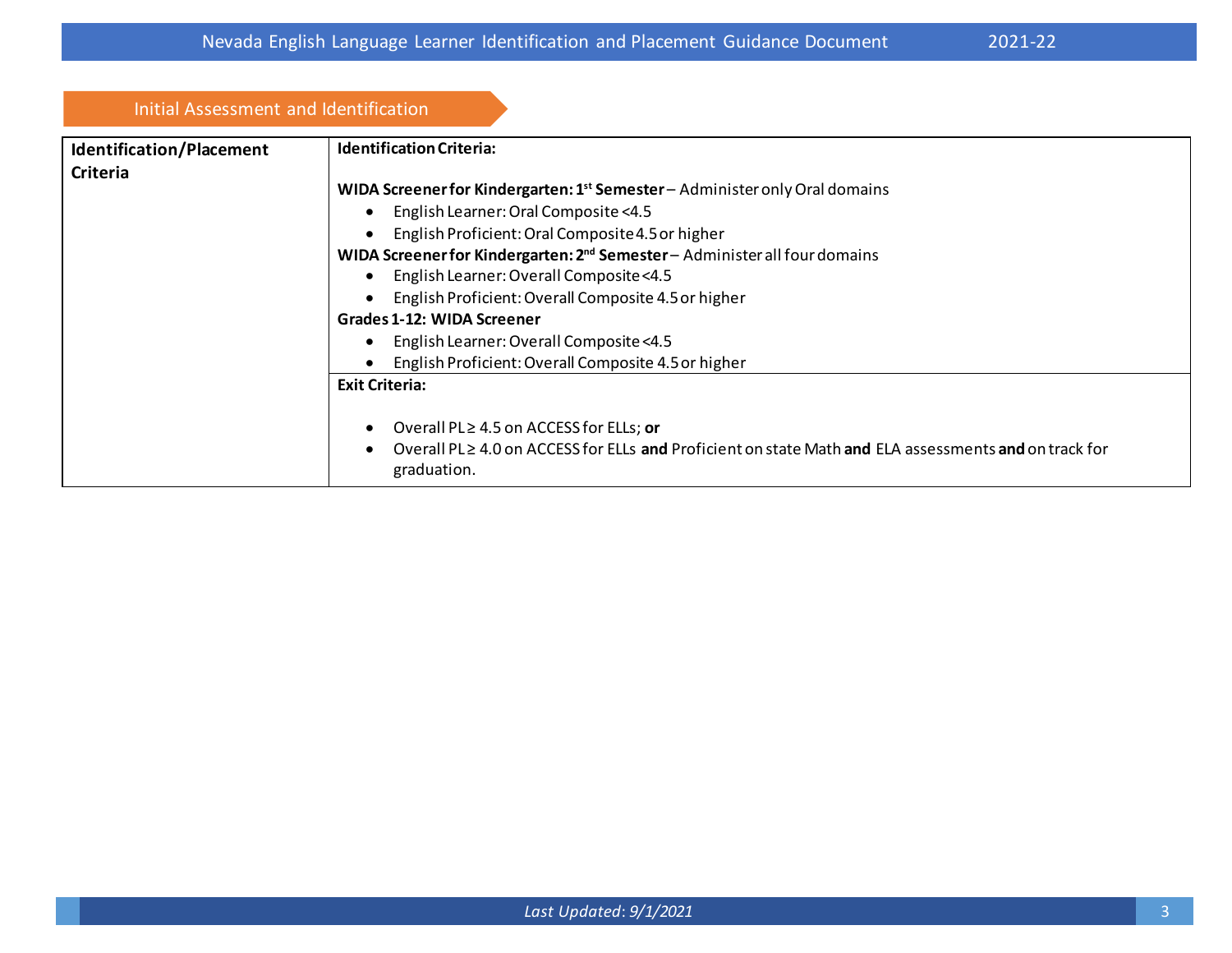## Test Administrator Training and Certification

| <b>Question/Topic</b>                                     | <b>State-specific Guidance</b>                                                                                                                                                                                                                                                                                                   |
|-----------------------------------------------------------|----------------------------------------------------------------------------------------------------------------------------------------------------------------------------------------------------------------------------------------------------------------------------------------------------------------------------------|
| <b>Test Administrator</b>                                 | WIDA Screener for Kindergarten: licensed teachers, administrators, and certified school staff who complete the WIDA                                                                                                                                                                                                              |
| <b>Qualifications</b>                                     | Screener for Kindergarten test administrator training can administer the test.                                                                                                                                                                                                                                                   |
|                                                           | WIDA Screener: licensed teachers, administrators, and certified school staffs who complete the WIDA Screener test<br>administrator training can administer the test.                                                                                                                                                             |
|                                                           | Paraprofessionals who receive the WIDA Screener for Kindergarten Test administrator trainings and complete WIDA<br>Screener test administrator training for grades 1-12 can administer the test under supervision of the personnellisted<br>above.                                                                               |
| <b>Test Administrator Training</b><br><b>Requirements</b> | To administer the WIDA Screener for Kindergarten, test administrators need to complete the following tasks:<br>Complete the WIDA Screener for Kindergarten: Administration and Scoring training course.<br>٠<br>Review scored student writing samples<br>Review the Test Administrator Manual<br>Pass the certification quizzes. |
|                                                           | To be certified to administer WIDA Screener, test administrators must complete the following courses for the tests they<br>will be administering:<br>WIDA Screener Online: Administration<br>$\bullet$                                                                                                                           |
|                                                           | <b>WIDA Screener Paper: Administration</b>                                                                                                                                                                                                                                                                                       |
|                                                           | To be certified to score WIDA Screener, test administrators must complete the following courses for the grade level tests<br>and domains they will be scoring:                                                                                                                                                                   |
|                                                           | Speaking for Grades 1-5: Scoring ACCESS Paper and WIDA Screener                                                                                                                                                                                                                                                                  |
|                                                           | Speaking for Grades 6-12: Scoring ACCESS Paper and WIDA Screener                                                                                                                                                                                                                                                                 |
|                                                           | Writing for Grades 1-5: Scoring WIDA Screener                                                                                                                                                                                                                                                                                    |
|                                                           | Writing for Grades 6-12: Scoring WIDA Screener                                                                                                                                                                                                                                                                                   |
|                                                           | Annual recertification is required for the Speaking and Writing scoring certification on WIDA Screener.                                                                                                                                                                                                                          |
|                                                           | Note: If educators complete training requirements for WIDA Screener in spring, they are considered certified for summer<br>and fall.                                                                                                                                                                                             |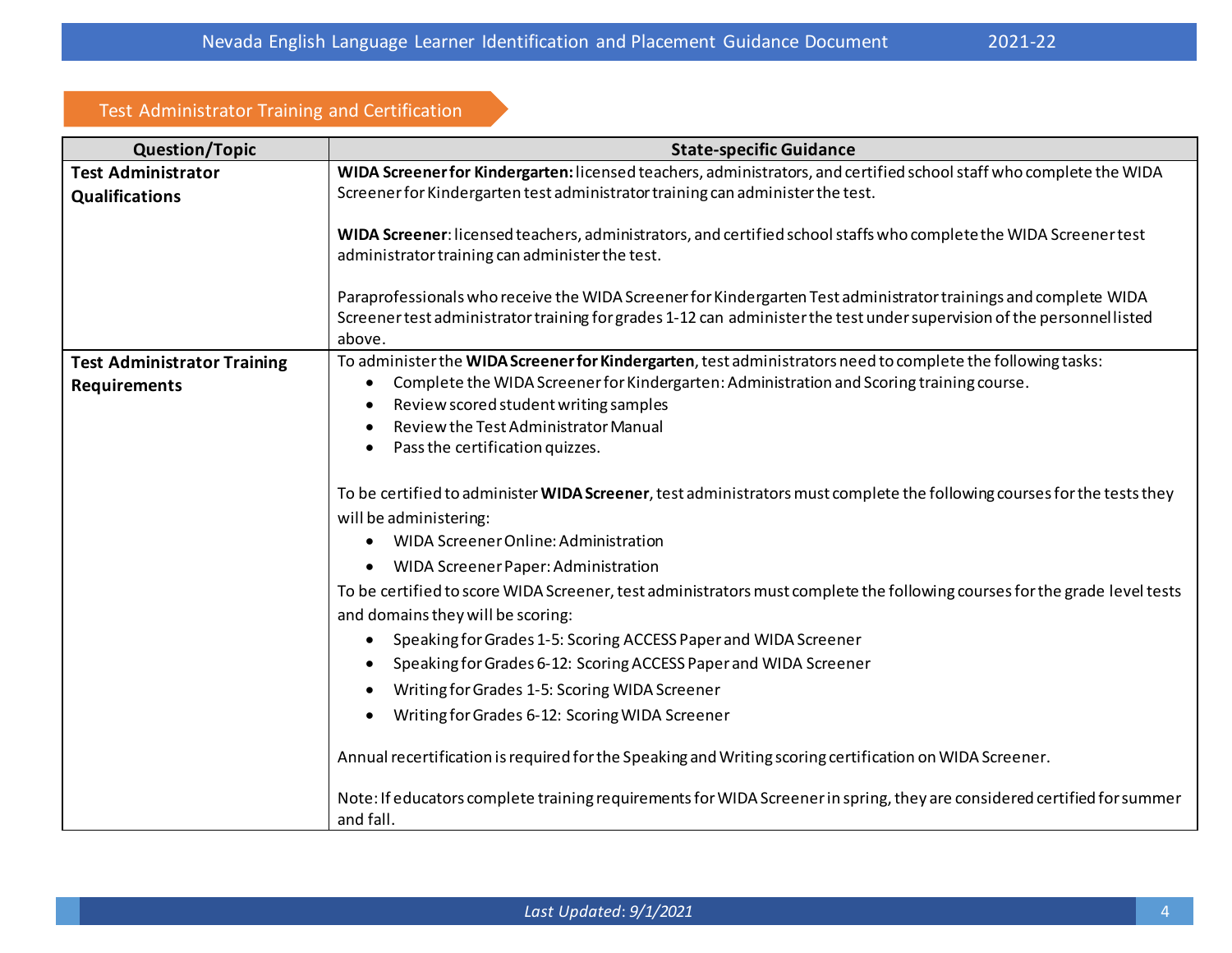| Test Administrator Training and Certification |                                                                                                                                   |
|-----------------------------------------------|-----------------------------------------------------------------------------------------------------------------------------------|
| <b>Website Permissions</b>                    | <b>WIDA Secure Portal (portal.wida.us)</b>                                                                                        |
|                                               | Contact your District Test Coordinator for access to training materials.                                                          |
|                                               | <b>WIDA AMS (DRC) (wida-ams.us)</b><br>Educator Scoring for WIDA Screener: Contact your District Test Coordinator for permission. |
|                                               | If you do not have a WIDA Secure Portal account and/or a WIDA AMS account, contact your District Test Coordinator.                |